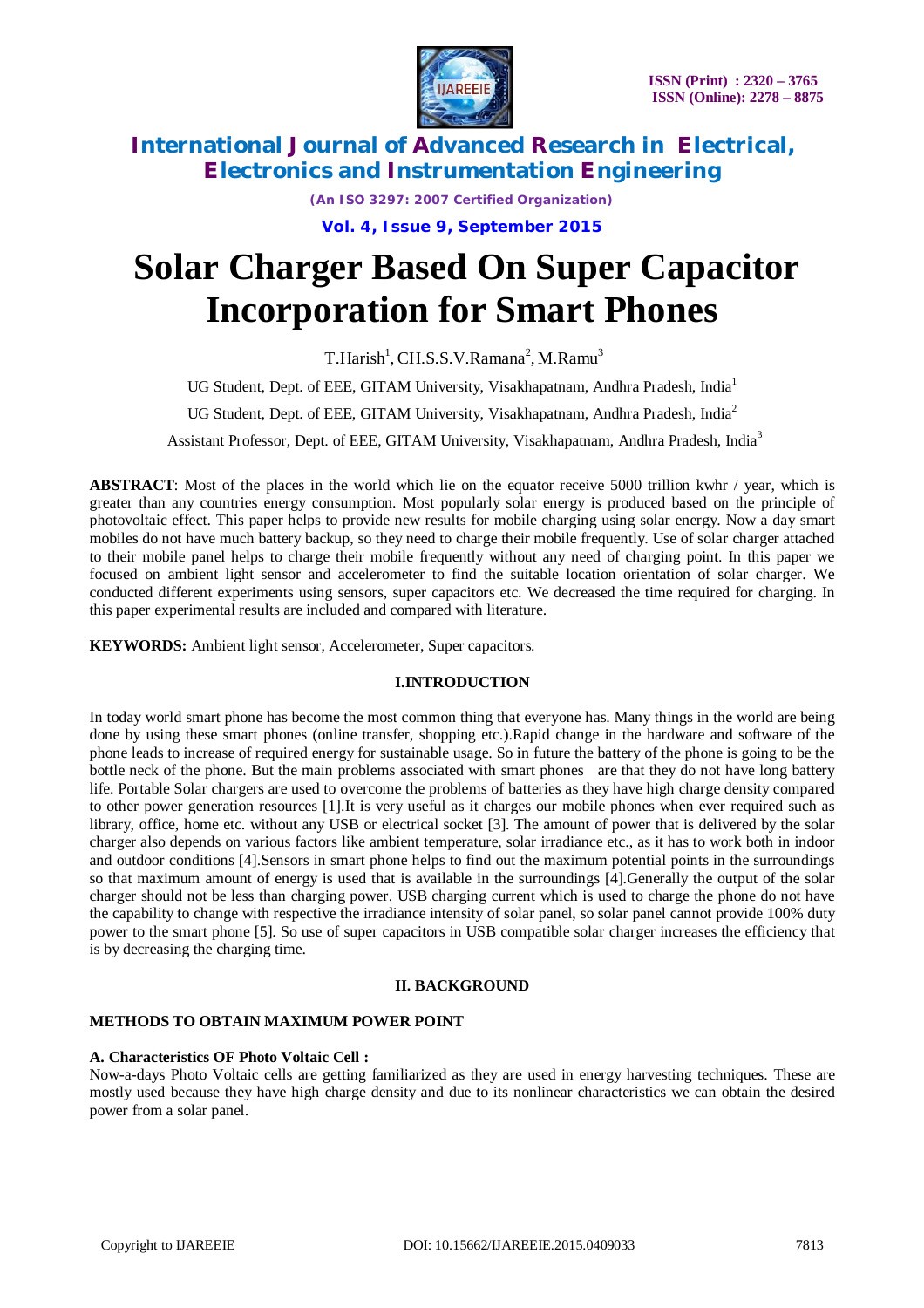

*(An ISO 3297: 2007 Certified Organization)*

# **Vol. 4, Issue 9, September 2015**



Fig.1 Characteristics of PV Cells [2]

As we can see the I-V characteristics of a photo voltaic cell, these describe that the photovoltaic cell gives the maximum output at MPP(maximum power point). The maximum power point depends upon many conditions like temperature, radiation etc.



Fig.2 Characteristics of PV cell under different irradiance [2]

Here we can see that as the maximum power point changes with respective the radiation and temperature. The Voltage obtained in different radiations must be made equal to that of the voltage of mpp otherwise the power produced in cell will not be optimal. These can be achieved by dc-dc converter, super capacitor etc.

# **B.USING DC-DC REGULATOR**

DC-DC regulators are used to define the maximum power point. In this we maximum power point is determined by changing the duty cycle of the dc-dc converter. Firstly the current and voltage across the solar panel and across battery are measured. As the voltage across the battery does not change rapidly that is, it is in the process of charging, it is taken as an advantage to determine the MPP by algorithm. Power in solar panel is given by the equation  $V_{solar}I_{solar} = V_{batt}I_{batt} / E_{dc/dc}$ 

## **Algorithm is as follows**:

Step 1: First the current in the battery is noted  $(I<sub>bat</sub>)$ , the current position and the regulation is increased by changing the duty cycle of the converter. Now the battery current is measured  $(I_{\text{batt+e}})$ . If this process is done in very quick manner then the voltage of the battery will be same in both the conditions and the power of solar panel depends only on the battery current.

Step 2: If the new current is greater than that of the battery current then, the system is moved towards the maximum power point.

Step 3: If  $I_{\text{batt+e}} < I_{\text{batt}}$  then we have crossed the maximum power point and then the regulation has to be decreased to reach the maximum power point.

Step 4: If  $I_{\text{batt+e}} = I_{\text{mpp}}$ , it indicates that we are exactly at the maximum power point.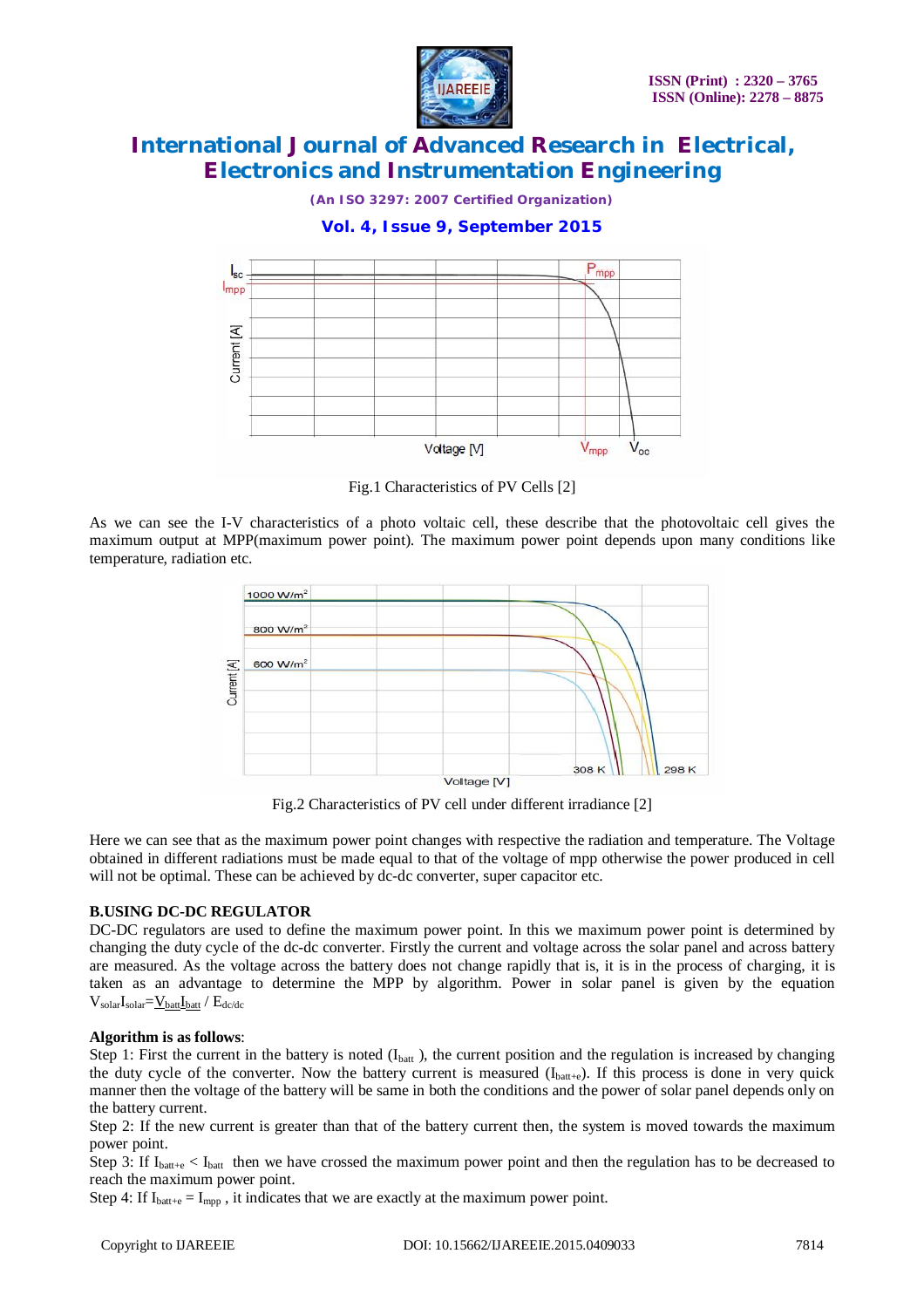

*(An ISO 3297: 2007 Certified Organization)*

**Vol. 4, Issue 9, September 2015**



**Fig.3** Characteristics of PV cell with DC-DC Converter [6]

#### **C.USING SUPER CAPACITORS**

Super capacitors may also be used to obtain the maximum power point, but change in terminal voltage of super conductor results in decrease of efficiency.



Fig.4 Characteristics of solar charger using super capacitor [5]

From the above fig we can see that as the terminal voltage is too high or low of the super capacitor it results in high conversion loss. Therefore there is a need of super capacitor which decreases the conversion losses and maximizes the charging power to the battery. In dc-dc converter the system operates in low efficiency region due to stop and go process as shown in fig.5, though some part of system operates in high efficiency region, the overall charging of the phone is inefficient due to more number of stop and go cycles as shown in fig. By using this, the efficiency of the solar charger is improved to 34.5%.



Fig.5 Stop and Go process with large and small capacitors [5]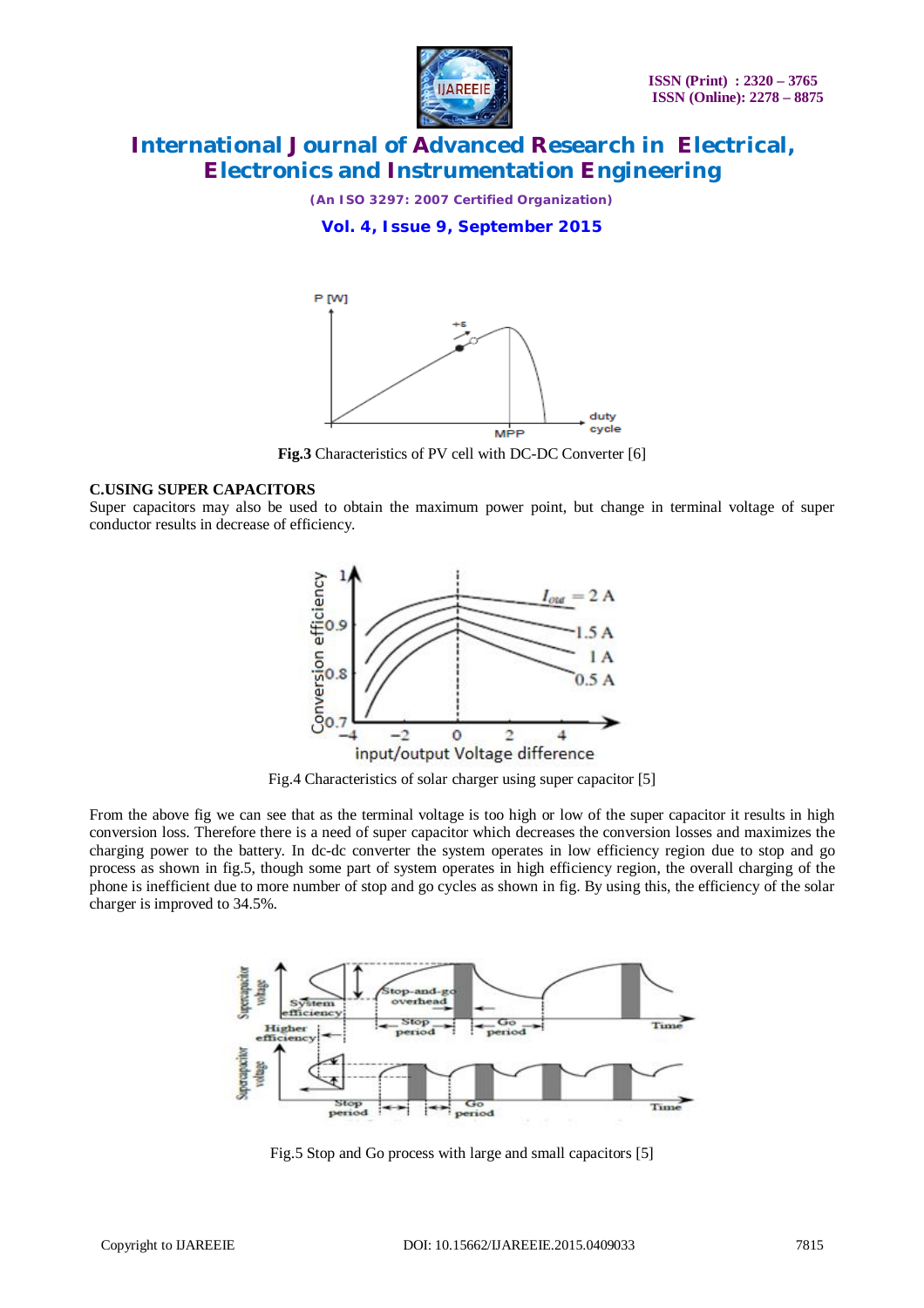

*(An ISO 3297: 2007 Certified Organization)*

# **Vol. 4, Issue 9, September 2015**

#### **D.USING SENSORS ON PHONE**

As the power of the solar panel also depends on the radiation of the sunlight, we can use sensors that are present in the mobile phones to detect the maximum illuminance point in the surroundings. In this the sensors like ambient light sensor is used to detect the maximum illuminance point and the sensor like accelerometer is used to tilt the phone towards the maximum illuminance point. By this the solar panel can obtain the maximum power point.

## **III. METHODOLOGY and RESULTS**

In this paper we tried reduce the charging time of the smart phone using solar charger. We conducted many experiments based on previous papers. In this we took a LG smart phone and noted the charging time through USB charger. Then we noted the charging time of the phone when it is charged through solar charger. In this charger we used a solar panel of 5watts capacity and in the circuit we used a voltage regulator of 7805 which is used to send the voltage of 5 volts to charge the phone. Firstly we noted the time of charging through this basic circuit, we measured the charging time during a temperature of  $31^0$  from 8am-12noon and the time taken for charging is 3.5 hours. Then we have repeated the experiment from 12noon-4pm and then the charging time is noted to be 3.256 hours. Again we have conducted the experiment from 10am-2pm and in this case the charging time noted to be 3.756hours. Then we have conducted the experiment by replacing the normal capacitor with the super capacitor then we have noted the time taken for charging of the phone during a temperature of  $30^0$  from 8am-12noon and the charging time is noted to be 2.3hours.Now we have repeated the experiment from 12noon-4pm and the charging time is noted as 2.14hours.Again we have conducted the experiment from 10am-2pm and this case the charging period is noted as 2.47 hours.

| Charging<br>of<br>Smart<br>Phone through Solar<br>in<br>different<br>Charger<br>sessions. | Sessions-1<br>$(8am-12noon)$ | Session-2<br>$(12noon-4pm)$ | Session-3<br>$(10am-2pm)$ |
|-------------------------------------------------------------------------------------------|------------------------------|-----------------------------|---------------------------|
| Time taken                                                                                | 3.5 <sub>hrs</sub>           | 3.256hrs                    | 3.756hrs                  |

**Table-1** Charging Time for different sessions of a day (without super capacitor)

| Charging<br>of<br>Smart<br>through<br>Solar<br>Phone<br>in<br>different<br>Charger<br>incorporating<br>sessions<br>super capacitor | Sessions-1<br>$(8am-12noon)$ | Session-2<br>$(12noon-4pm)$ | Session-3<br>$(10am-2pm)$ |
|------------------------------------------------------------------------------------------------------------------------------------|------------------------------|-----------------------------|---------------------------|
| Time taken                                                                                                                         | $2.3 \text{ hrs}$            | $2.14$ hrs                  | 2.47 hrs                  |

**Table-2** Charging Time for different sessions of a day with super capacitor

## **IV.CONCLUSION**

In this paper we presented a new kind of renewable energy charger which is portable and efficient when compared ordinary solar charger. This modified solar charger reduces the time taken for charging when compared with ordinary solar charger. Since by adding super capacitor to the ordinary charger, the charging time is further reduced. The charging time is different during various sessions of a day, the least time to charge the battery completely is during session-2, and the more time consumed to charge the battery is during session-3 with and without super.